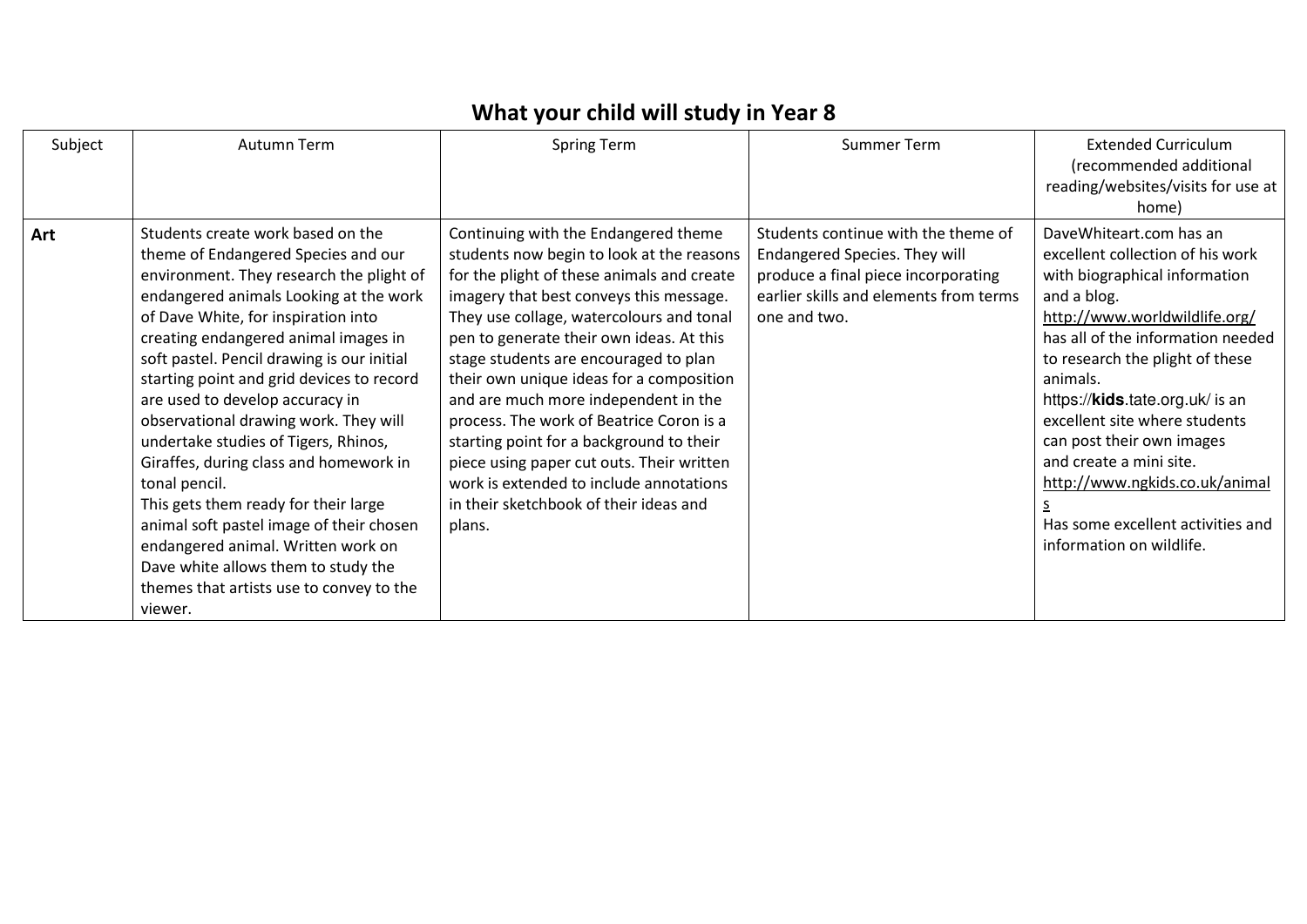| Computing<br>One of three<br>rotations | <b>Computer Systems</b><br>This unit takes learners on a tour through the different layers of computing systems; from programs and the operating system,<br>to the physical components that store and execute these programs, to the fundamental binary building blocks that these<br>components consist of. The aim is provide a concise overview of how computing systems operate, conveying the essentials and<br>abstracting away the technical details. The last lessons cover two interesting contemporary topics; artificial intelligence and<br>open-source software. | www.codecademy.com/learn/py<br>thon<br>https://code.org |
|----------------------------------------|-------------------------------------------------------------------------------------------------------------------------------------------------------------------------------------------------------------------------------------------------------------------------------------------------------------------------------------------------------------------------------------------------------------------------------------------------------------------------------------------------------------------------------------------------------------------------------|---------------------------------------------------------|
|                                        | <b>HTML</b><br>In this unit, learners will explore the technologies that make up the internet and World Wide Web. Starting with an exploration<br>of the building blocks of the World Wide Web, HTML, and CSS, learners will investigate how websites are catalogued and<br>organised for effective retrieval using search engines. By the end of the unit, learners will have a functioning website.                                                                                                                                                                         | http://www.bbc.co.uk/education<br>/subjects/zvc9q6f     |

| <b>Python Programming</b><br>This unit introduces learners to text-based programming with Python. The lessons form a journey that starts with<br>simple programs involving input and output, and gradually moves on through arithmetic operations, randomness,<br>selection, and iteration. Emphasis is placed on tackling common misconceptions and elucidating the mechanics of<br>program execution. A range of pedagogical tools is employed throughout the unit, with the most prominent being<br>pair programming, live coding, and worked examples. The Year 7 Programming units are a prerequisite for this unit. |  |
|---------------------------------------------------------------------------------------------------------------------------------------------------------------------------------------------------------------------------------------------------------------------------------------------------------------------------------------------------------------------------------------------------------------------------------------------------------------------------------------------------------------------------------------------------------------------------------------------------------------------------|--|
|                                                                                                                                                                                                                                                                                                                                                                                                                                                                                                                                                                                                                           |  |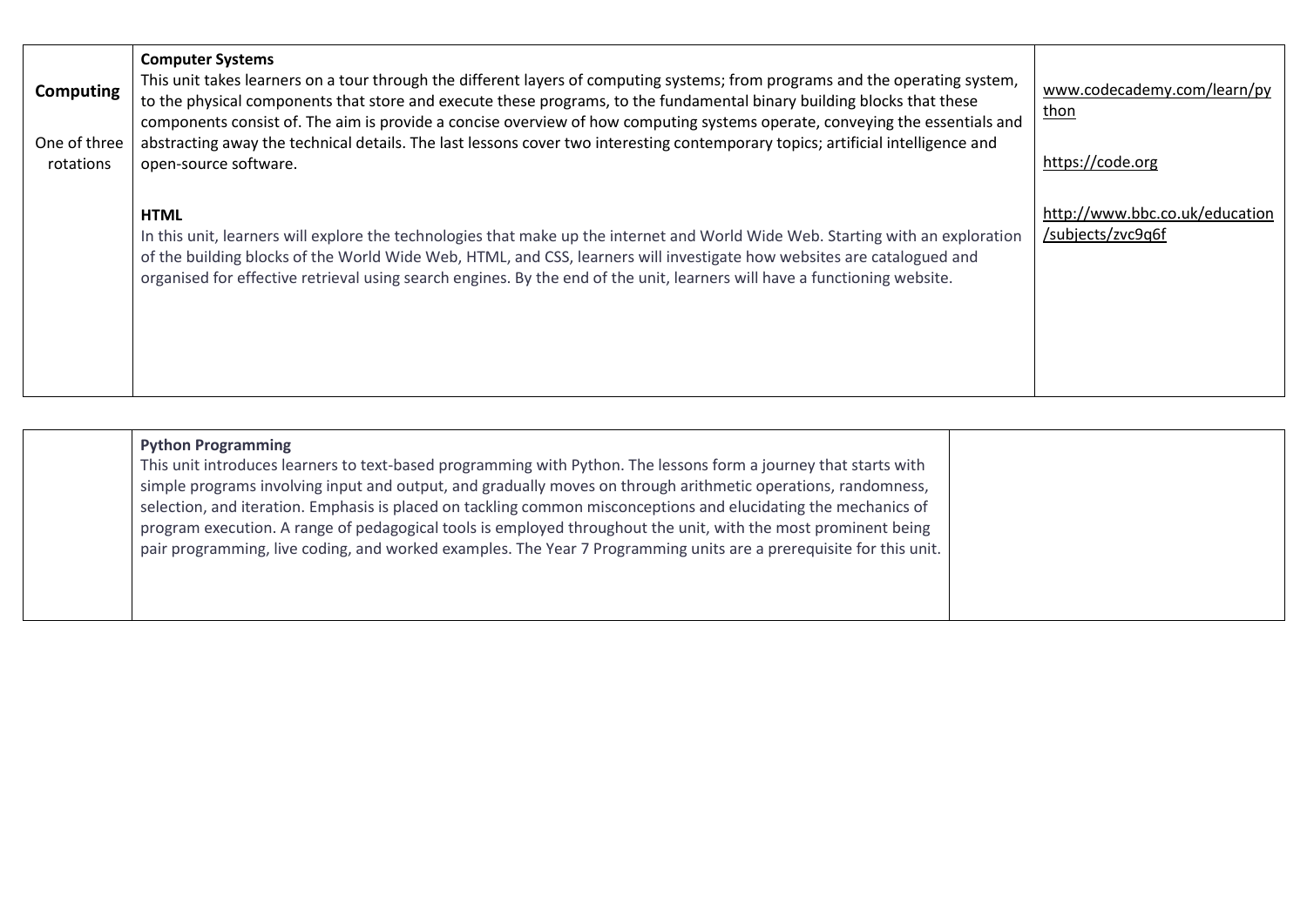| Design &<br><b>Technology</b><br>One of four<br>rotations | <b>Technical principles</b><br>The categorisation of the types and properties of materials:<br>Ferrous and non-ferrous metals;<br>Thermoforming and thermosetting polymers.<br>The physical properties of materials, how the properties of materials are selected related to their uses e.g.<br>knowledge of properties of materials to be applied when designing and making.<br>They will look at a range of designers and companies including Apple | http://www.technologystudent.c om/<br>http://www.designtechnology.info/home.htm |
|-----------------------------------------------------------|-------------------------------------------------------------------------------------------------------------------------------------------------------------------------------------------------------------------------------------------------------------------------------------------------------------------------------------------------------------------------------------------------------------------------------------------------------|---------------------------------------------------------------------------------|
|                                                           | <b>Designing &amp; making principles</b><br>Explore and develop their ideas, testing, critically analysing and evaluating their work in order to inform<br>and refine their design decisions thus achieving improved outcomes.                                                                                                                                                                                                                        |                                                                                 |
|                                                           | Investigate and analyse the work of past and present professionals and companies in the area of design and<br>technology in order to help inform their own ideas.                                                                                                                                                                                                                                                                                     |                                                                                 |
|                                                           | Design and develop at least one prototype that responds to needs and/ or wants and is fit for purpose,<br>demonstrating functionality, aesthetics, marketability and consideration of innovation.                                                                                                                                                                                                                                                     |                                                                                 |
|                                                           | Make informed and reasoned decisions, respond to feedback about their own prototypes (and existing<br>products and systems) to identify the potential for further development and suggest how modifications<br>could be made.                                                                                                                                                                                                                         |                                                                                 |
|                                                           | Use specialist techniques and processes to shape, fabricate, construct and assemble a high quality<br>prototype, including techniques such as wastage, addition, deforming and reforming, as appropriate to the<br>materials and/or components being used.                                                                                                                                                                                            |                                                                                 |
|                                                           | Use a range of design techniques including biomimicry to generate and develop design ideas.                                                                                                                                                                                                                                                                                                                                                           |                                                                                 |

┑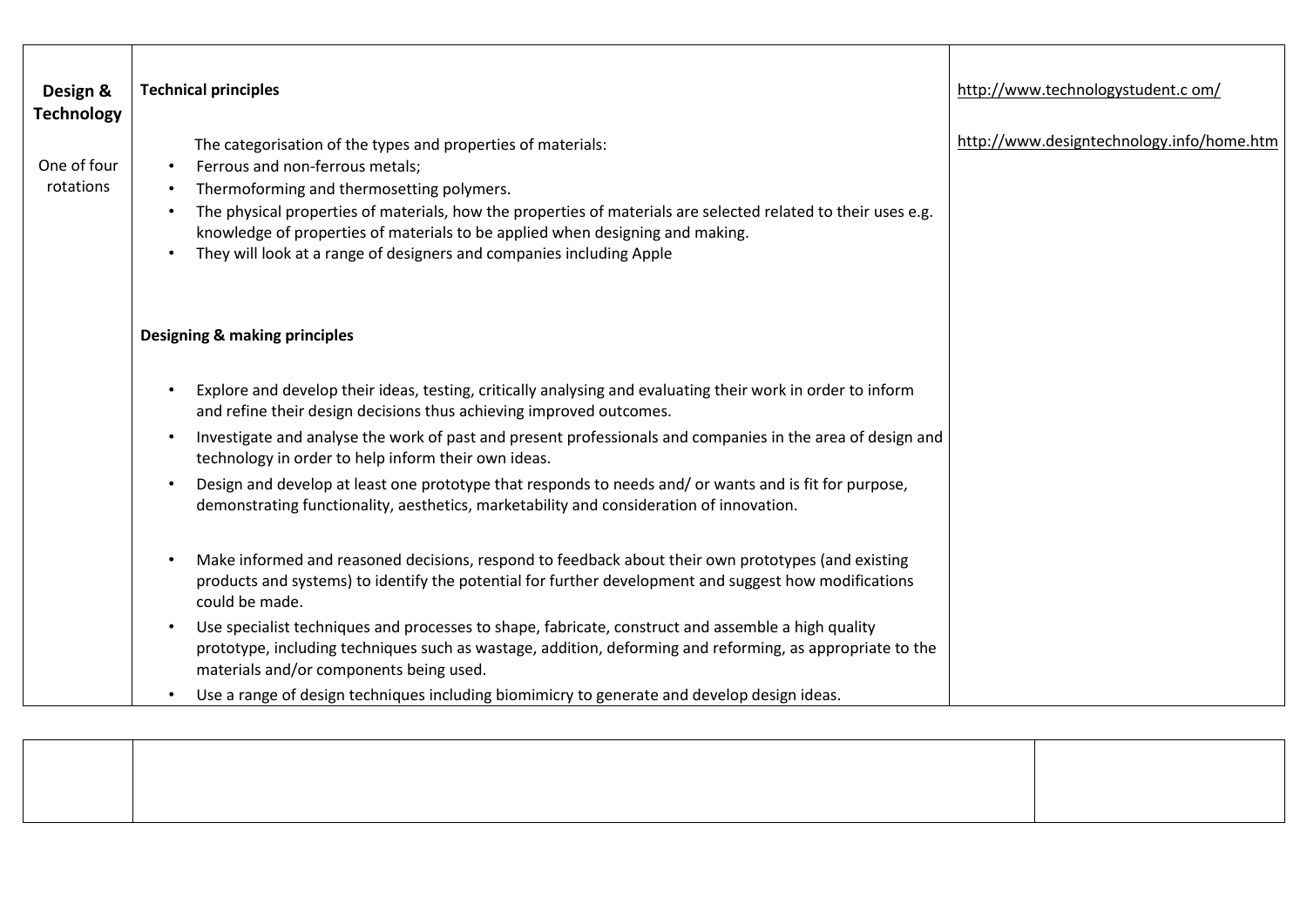| <b>Drama</b>   | <b>Monologues</b><br>Using the Holocaust as a stimulus,<br>students will be introduced to<br>monologues and how to create and<br>perform their own monologue. Students<br>will study aspects of the Holocaust and<br>watch extracts from The Boy in the<br>Striped Pajamas. They will develop their<br>ability to work with challenging themes<br>and issues. It is hoped that students will<br>gain a greater understanding of not only<br>of the facts of what happened, but also<br>develop awareness and empathy.<br>Shakespeare<br>Students will be introduced to the play<br>Romeo and Juliet, as well as analysing<br>Shakespeare's language and beats.<br>Students will be encouraged to use their<br>imagination and team working skills to<br>create a prequel to the play. | Improvisation<br>A recap of the basic drama skills<br>before exploring spontaneous<br>improvisation. This topic challenges<br>their creativity, imagination and quick<br>thinking skills.<br><b>Devising with Music</b><br>Music is an integral part of theatre and<br>can have incredible impact in the creation<br>of mood and atmosphere. The aim of this<br>scheme is to help students explore how<br>to devise both naturalistic and stylised<br>drama using music as their central focus.<br>This introduces many skills including<br>ensemble skills, surrealism and physical<br>theatre. | Our Day Out<br>Using the popular play as a<br>springboard for students to create<br>ideas on a range of interesting<br>themes, e.g. social class, conflict, the<br>difference between rich and poor,<br>friendship, family or injustice. We use<br>a range of different techniques largely<br>based on devising, improvisation and<br>detailed character work. | <b>KS3 Drama:</b><br>http://www.bbc.co.uk/bitesize/<br>s3/english/speaking listening/d<br>r ama/revision/1/<br><b>National Theatre</b><br>http://www.youtube.com/user/<br>n<br>tdiscovertheatre?feature=watch<br><b>Sky Arts Channel</b> channels 129<br>&<br>130<br><b>Digital Theatre</b><br>UK Cinemas now show shows<br>from London's National<br>Theatre.<br>http://www.digitaltheatre.com<br>/ Improvisation<br>Who's line is it anyway?<br>https://www.youtube.com/wat<br>c h?v=29uxLWUOwEw<br>This is a TV show where actors<br>use spontaneous improvisation.<br><b>Mime Skills</b><br>Mr Bean |
|----------------|---------------------------------------------------------------------------------------------------------------------------------------------------------------------------------------------------------------------------------------------------------------------------------------------------------------------------------------------------------------------------------------------------------------------------------------------------------------------------------------------------------------------------------------------------------------------------------------------------------------------------------------------------------------------------------------------------------------------------------------------------------------------------------------|--------------------------------------------------------------------------------------------------------------------------------------------------------------------------------------------------------------------------------------------------------------------------------------------------------------------------------------------------------------------------------------------------------------------------------------------------------------------------------------------------------------------------------------------------------------------------------------------------|----------------------------------------------------------------------------------------------------------------------------------------------------------------------------------------------------------------------------------------------------------------------------------------------------------------------------------------------------------------|---------------------------------------------------------------------------------------------------------------------------------------------------------------------------------------------------------------------------------------------------------------------------------------------------------------------------------------------------------------------------------------------------------------------------------------------------------------------------------------------------------------------------------------------------------------------------------------------------------|
| <b>English</b> | <b>Spy Fiction</b><br>Students start the year by studying<br>extracts from a range of spy fiction,<br>exploring genre conventions, style and<br>structure. Through a focus on grammar,<br>students will develop their own writing<br>skills, leading to them producing an<br>extract from a spy story of their own.<br><b>Animal Farm</b>                                                                                                                                                                                                                                                                                                                                                                                                                                             | <b>War Poetry</b><br>We begin the Spring Term with a<br>collection of poems loosely linked by the<br>theme of War/Conflict. These poems will<br>cover a range of styles, forms and time<br>periods. Students will further develop the<br>skills of analysis and essay writing<br>embedded in Year 7 and broaden their<br>appreciation and understanding of poetic<br>techniques.                                                                                                                                                                                                                 | <b>Writing to Persuade</b><br>Students will learn how to write to<br>inform, explain and persuade for<br>different audiences by exploring some<br>of the unusual activities people carry<br>out in their spare time. The texts and<br>activities will help students to make<br>language choices about how to convey<br>and structure information and alter     | Read other poems by the poets<br>you have studied, including<br>Poems of Innocence and<br>Experience by William Blake.<br>Read one of the books you were<br>introduced to in the extracts for<br>Spy Fiction. For example, one of<br>the Young Bond novels or the<br>Stormbreaker series.                                                                                                                                                                                                                                                                                                               |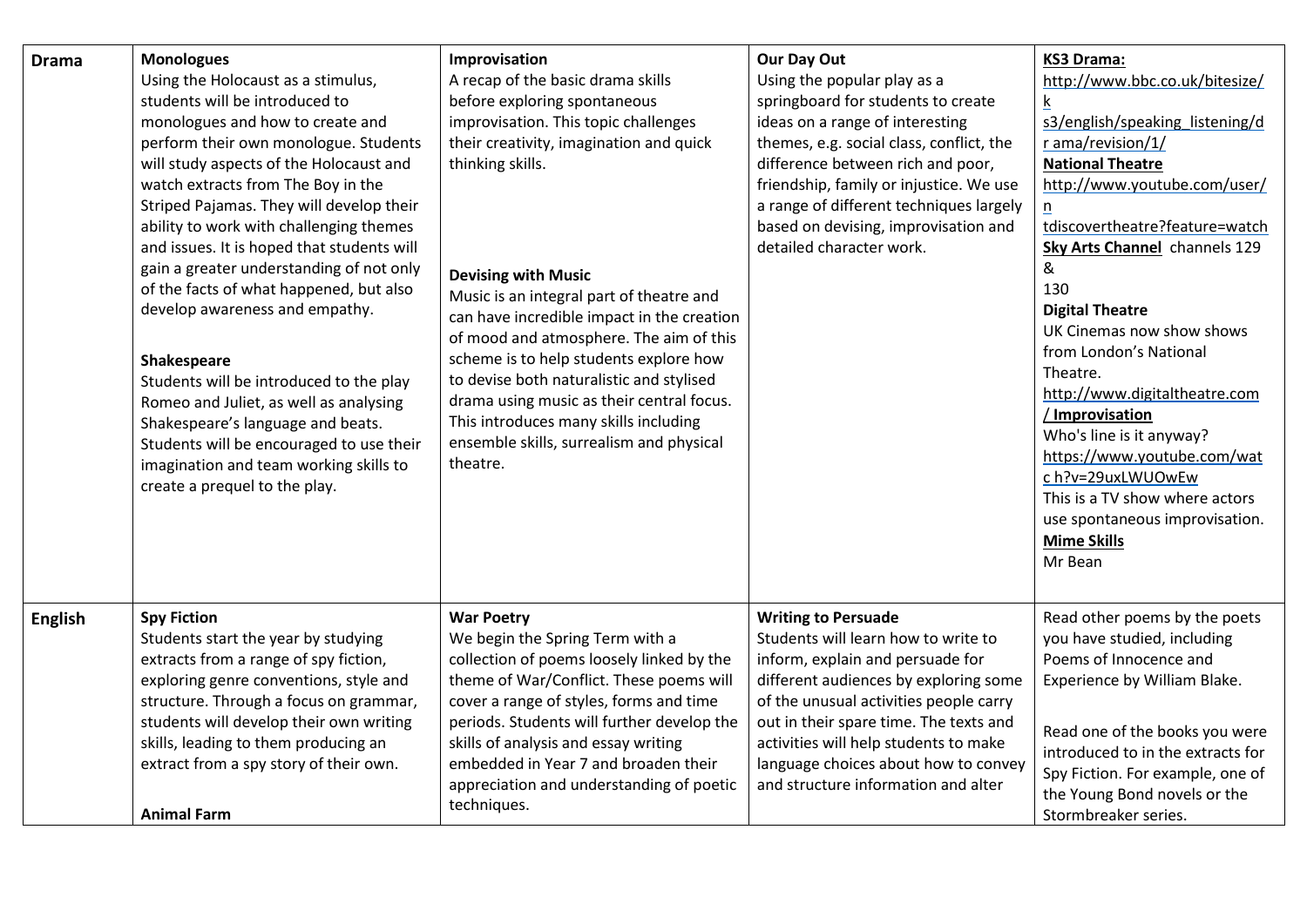|                                                                                                     | Students will then study this classic novel<br>by George Orwell, focusing on the<br>writer's ideas and messages, the<br>importance of context, and the allegorical<br>meaning of the story. Students will<br>further develop their skills of analysis and<br>essay writing and will be assessed<br>through a GCSE style essay question. | <b>Romeo and Juliet</b><br>Students will study Shakespeare's classic<br>tale of love and tragedy through a<br>selection of key scenes. They will develop<br>their understanding and appreciation of<br>Shakespeare's language and his use of<br>dramatic devices. Assessment is through a<br>GCSE style question on an extract from<br>the play.                                                                                                                                                                                                                                                                                                                                                                                                                           | the tone they use in order to explain,<br>inform or persuade in their writing.<br><b>Exam Preparation</b><br>Students will sit a reading examination<br>at the end of Year 8, based on one of<br>the texts they have studied during the<br>year. Time will be dedicated to<br>preparing for this, before ending the<br>year with one final, creative piece. | Research George Orwell and/or<br>read one of his other stories, such<br>as 1984.<br>Watch a film or stage version of<br>Romeo and Juliet.<br>Visit the Globe Theatre in London<br>or Stratford upon Avon, the<br>home of Shakespeare. |
|-----------------------------------------------------------------------------------------------------|-----------------------------------------------------------------------------------------------------------------------------------------------------------------------------------------------------------------------------------------------------------------------------------------------------------------------------------------|----------------------------------------------------------------------------------------------------------------------------------------------------------------------------------------------------------------------------------------------------------------------------------------------------------------------------------------------------------------------------------------------------------------------------------------------------------------------------------------------------------------------------------------------------------------------------------------------------------------------------------------------------------------------------------------------------------------------------------------------------------------------------|-------------------------------------------------------------------------------------------------------------------------------------------------------------------------------------------------------------------------------------------------------------------------------------------------------------------------------------------------------------|---------------------------------------------------------------------------------------------------------------------------------------------------------------------------------------------------------------------------------------|
| Food<br>Preparation<br>and<br><b>Nutrition</b><br>One of three<br>rotations                         | also introduced to the topic Food provenance and sustainability.                                                                                                                                                                                                                                                                        | In year 8 the students continue to build on the knowledge and skills from year 7. They carry out one Food Science task<br>investigating the chemical and biological raising agents used for bread making. For this they develop a more detailed<br>understanding of how breads may be leavened. They make a range of bread products such as basic savoury bread, cinnamon<br>buns, soda bread and pizza. They also learn about heat transfer through written and practical tasks. They develop a more<br>detailed understanding of healthy eating and the basic nutrients in food. This is supported by instruction on a range of other<br>food preparation and cooking techniques to make other dishes such as: Stir fry, Mini quiches, Crumble and Kofta. The pupils are |                                                                                                                                                                                                                                                                                                                                                             | Recipe Books are available on<br><b>SMH</b><br>http://www.bbc.co.uk/learning/s<br>ubjects/food_and_catering.shtml<br>http://www.foodafactoflife.org.u<br>k/section.aspx?siteId=20&section<br>$Id = 85$                                |
| French<br>(Students<br>study either<br>Spanish OR<br>French<br>depending<br>on their year<br>group) | Describing the area where you live<br>Describing the house Describing your<br>bedroom Prepositions<br>Daily routine<br>Saying what there is to do in your town                                                                                                                                                                          | Extended opinions about school subjects<br>School snacks and opinions The<br>present tense: introduction to<br>conjugations<br>Describing the school building.                                                                                                                                                                                                                                                                                                                                                                                                                                                                                                                                                                                                             | Describing your town/city<br>Giving opinions<br>Weather<br>Freetime activities Helping at home<br>Future tense<br>Introduction to past tense.                                                                                                                                                                                                               | www.linguascope.com<br>(see staff for password)<br>www.funwithlanguages.vacau.co<br>$\underline{m}$<br>www.digitaldialects.com<br>http://www.bbc.co.uk/education<br>/subjects/zfckjxs                                                 |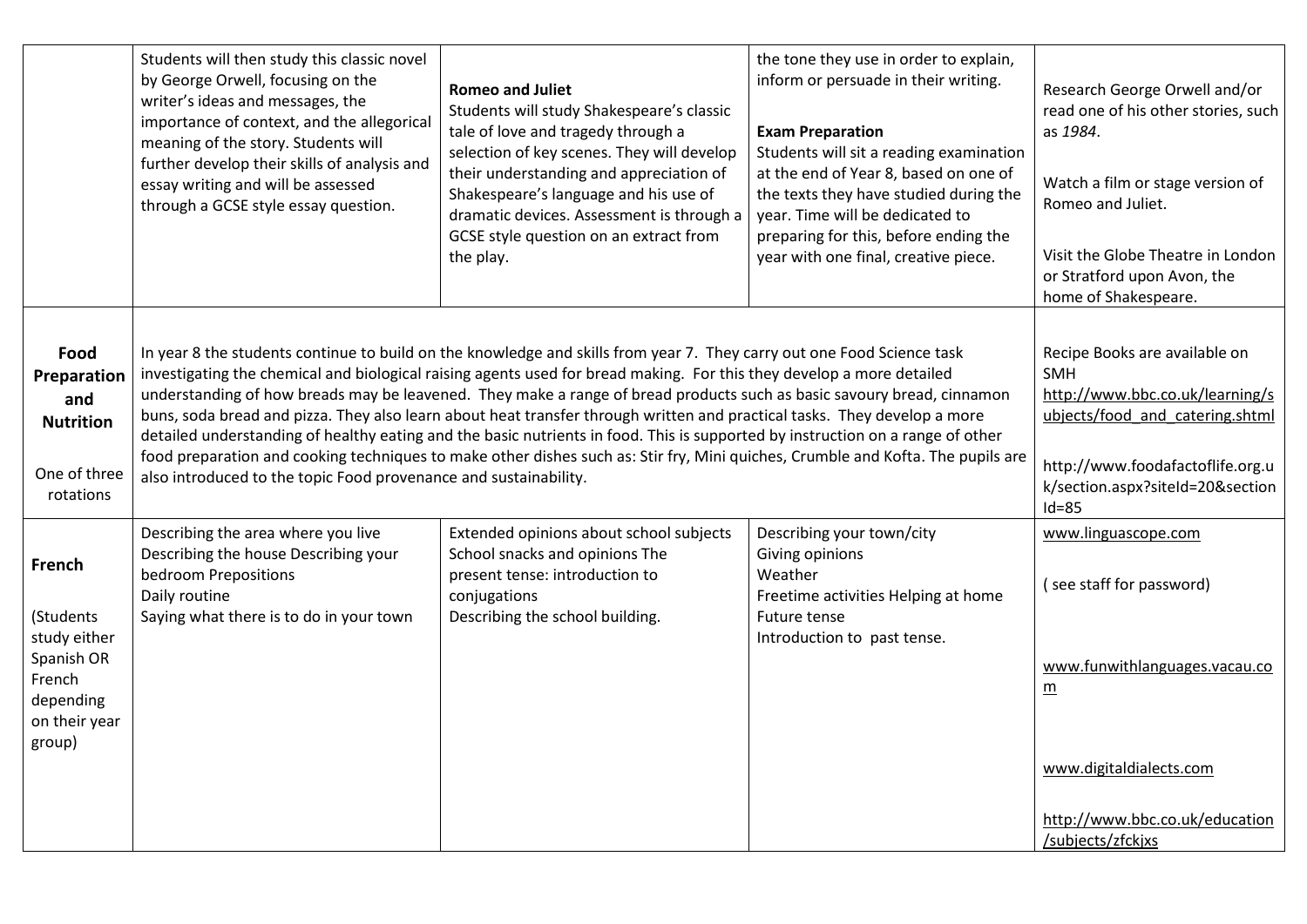| Geography | <b>Topic 1: Population</b><br>Where in the world has the<br>1.<br>highest population?<br>Why does population rate<br>2. | <b>Topic 3: Globalisation</b><br>Feedback exams<br>1.<br>2.<br>What is globalisation?<br>3.<br>Tracking a product-where do your | <b>Topic 5: Europe</b><br>1. Where are the countries in the UK<br>and what are the key human and<br>physical features? | BBC bite size AQA<br>geography<br>Cool geography (click the<br>GCSE tab at the top of the |
|-----------|-------------------------------------------------------------------------------------------------------------------------|---------------------------------------------------------------------------------------------------------------------------------|------------------------------------------------------------------------------------------------------------------------|-------------------------------------------------------------------------------------------|
|           | change?                                                                                                                 | products come from?                                                                                                             |                                                                                                                        | page)                                                                                     |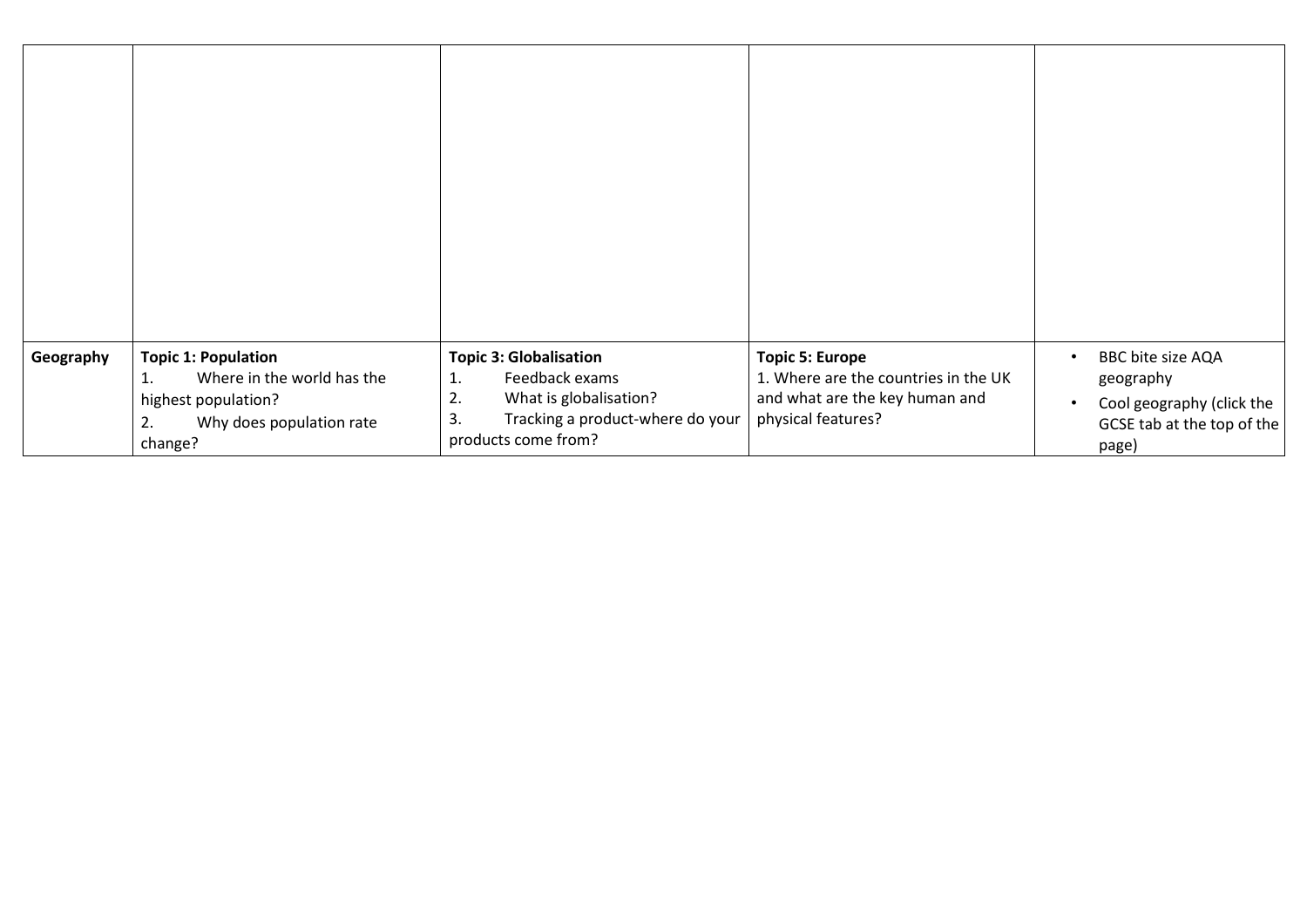| 3.<br>How did the population of the UK<br>change post WWII?<br>How have the events from the<br>4.<br>Windrush period affect the UK<br>today? 5. How has Chinas One Child<br>Policy impacted the population of<br>China? 6. What is the future for<br>Chinas population?<br>How has China's One Child Policy<br>7.<br>helped the population of China?<br>8.<br>Why do people choose to live in<br>the<br><b>Dharavi slums?</b><br>How has Kerala reduced its<br>9.<br>population size?<br>What are the impacts of an ageing<br>10.<br>population?<br>11. Where in the world are Syrian<br>refugees seeking refuge? | What are the impacts of<br>4.<br>globalisation?<br>Extended writing: "globalisation is<br>5.<br>a benefits all people" do you agree justify<br>your answer.<br>Why do TNC's pick certain<br>6.<br>locations? 7. How does globalization<br>influence shops? (Fairtrade)<br>Topic 4: Global Disaster (human) 1.<br>Where in the world are our human<br>disasters?<br>How did the Gulf of Mexico Oil<br>2.<br>spill impact the environment?<br>Why did the great fog last for four<br>3.<br>days?<br>Who is to blame for the wildfires<br>4.<br>in.<br>Australia?<br>How did Ebola impact the Congo?<br>5.<br>6. Are humans to blame for sea levels | 2. Why is the climate so diverse in<br>Europe?<br>3. What biomes can be found in<br>Europe?<br>4/5 What is unique about the Alps?<br>6. How does tourism impact Croatia?<br>7. What are the Balkans?<br>8. Is the Caspian Sea a sea or a lake?<br>9. Why did People migrate from<br>Slovakia to Sweden? | National geographic<br>The news<br>CGP revision guide (new<br>2016 specification<br>$1-9$ AQA)<br>Hodder revision guide is<br>more detailed AQA |
|-------------------------------------------------------------------------------------------------------------------------------------------------------------------------------------------------------------------------------------------------------------------------------------------------------------------------------------------------------------------------------------------------------------------------------------------------------------------------------------------------------------------------------------------------------------------------------------------------------------------|--------------------------------------------------------------------------------------------------------------------------------------------------------------------------------------------------------------------------------------------------------------------------------------------------------------------------------------------------------------------------------------------------------------------------------------------------------------------------------------------------------------------------------------------------------------------------------------------------------------------------------------------------|---------------------------------------------------------------------------------------------------------------------------------------------------------------------------------------------------------------------------------------------------------------------------------------------------------|-------------------------------------------------------------------------------------------------------------------------------------------------|
| <b>Topic 2: Caribbean</b><br>1. Why is the Caribbean so                                                                                                                                                                                                                                                                                                                                                                                                                                                                                                                                                           | rising?<br>7. What are water wars and how are they                                                                                                                                                                                                                                                                                                                                                                                                                                                                                                                                                                                               |                                                                                                                                                                                                                                                                                                         |                                                                                                                                                 |
| significant?<br>Why is the Caribbean so<br>2.<br>biodiverse?<br>What are the impacts of tourism<br>З.<br>in Costa Rica?<br>How can eco-tourism benefit<br>4.<br>Costa Rica?<br>How do volcanoes impact Costa<br>Rica?<br>Why do people visit Jamaica?<br>6.<br>7. How is the climate in Jamaica<br>different to the UK?<br>Does tourism benefit the locals of<br>8.<br>Jamaica?<br>Why is Fairtrade important in<br>Jamaica?                                                                                                                                                                                      | impacting the Sahel?<br><b>Topic 4: Global Disasters (human)</b><br>1. Is there a future for the Coral<br>Reef?<br>2. How is Shell causing<br>environmental cost and an<br>economic advantage?<br>3. How did Shell and BPs oil spills<br>differ?<br>Why is there no water in the Aral<br>Sea?<br>5. Are humans to blame for global<br>warming?                                                                                                                                                                                                                                                                                                   |                                                                                                                                                                                                                                                                                                         |                                                                                                                                                 |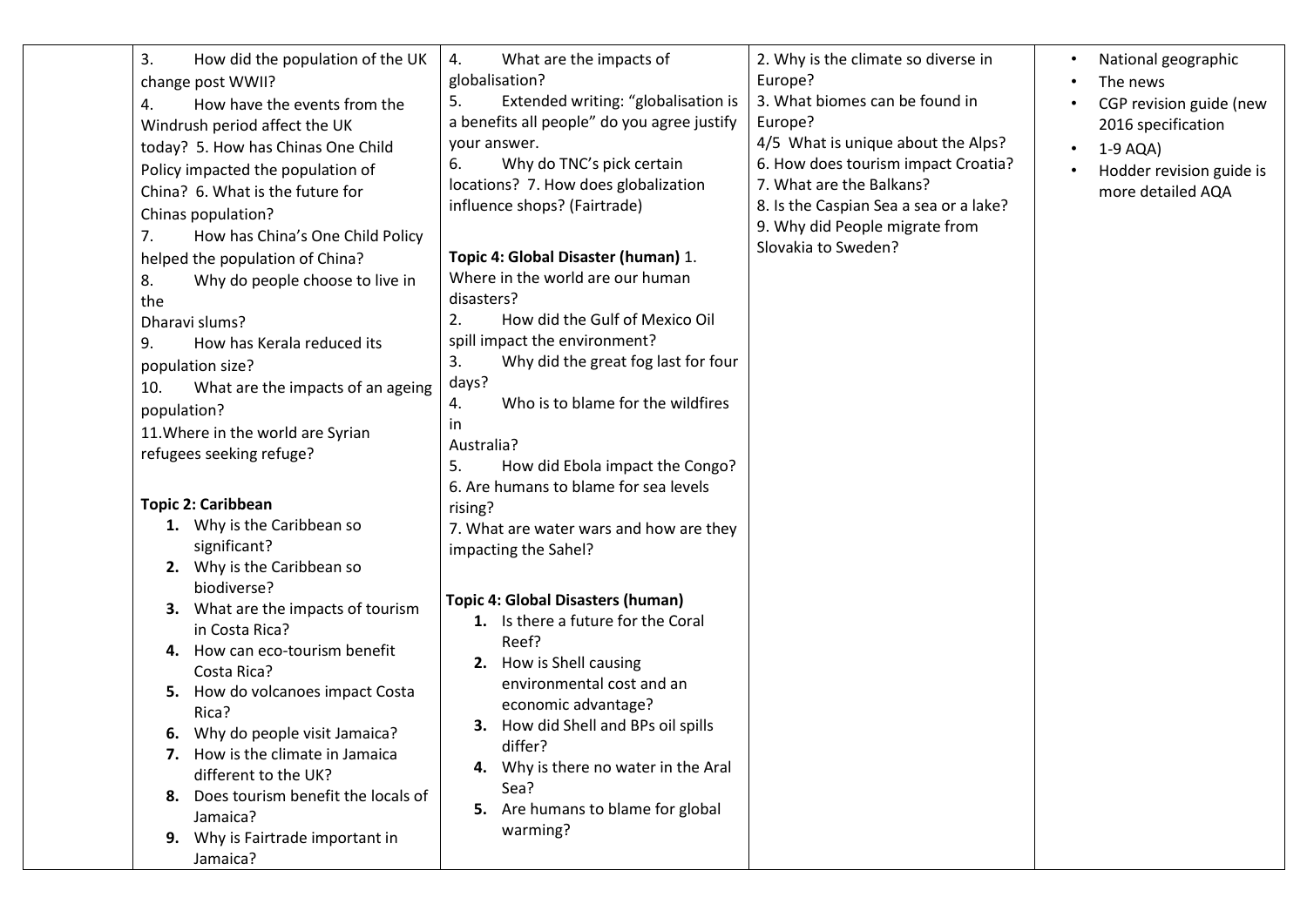|                | 10. How is Haiti impacted by natural<br>disasters?                                                                                                                                                                                                                                                                                                                                                                                                 | 6. What is the Pacific Garbage<br>Patch?<br>How did Chernobyl impact future<br>7.<br>generations?                                                                                                                                                                                                                                                                                                                       |                                                                                                                                                                                                                                                                                                                           |                                                                                                                                                                                                                                                                                                                                                                                              |
|----------------|----------------------------------------------------------------------------------------------------------------------------------------------------------------------------------------------------------------------------------------------------------------------------------------------------------------------------------------------------------------------------------------------------------------------------------------------------|-------------------------------------------------------------------------------------------------------------------------------------------------------------------------------------------------------------------------------------------------------------------------------------------------------------------------------------------------------------------------------------------------------------------------|---------------------------------------------------------------------------------------------------------------------------------------------------------------------------------------------------------------------------------------------------------------------------------------------------------------------------|----------------------------------------------------------------------------------------------------------------------------------------------------------------------------------------------------------------------------------------------------------------------------------------------------------------------------------------------------------------------------------------------|
| <b>History</b> | <b>British Empire</b><br>Origins of the Empire C16th<br>➤<br>How did the British Empire begin and<br>➤<br>grow?<br>India - Jewel in the crown and decline<br>➤<br>of Mughal Empire<br>Impact of British rule in India<br>➤<br>Resistance to British rule - Sepoy<br>➤<br>mutiny<br>Amritsar massacre?<br>➤<br>Indian independence<br>➤<br>Australia - Convict colony and<br>➤<br><b>Aboriginal Australians</b><br>Did the Empire strike back?<br>➤ | Manchester during the Industrial<br>Revolution<br>Change between 1750 and 1900<br>➤<br>Manchester during the industrial<br>revolution<br>Working conditions for children<br>Dirt and disease - conditions in<br>Industrial towns<br>Crime during the industrial revolution<br>➤<br>Production and prosperity<br>➤<br><b>Getting the vote / Electoral Reforms</b><br>Electoral system before 1832<br>➤<br>Chartists<br>➤ | WW1<br>Europe before WW1<br>≻<br>➤<br>Long term causes<br>Short term causes / trigger<br>➤<br>➤<br>Why did men volunteer in 1914<br><b>Conscientious Objectors</b><br>➤<br>WW1 Weapons<br>➤<br>➤<br>Trenches<br>Battle of the Somme<br>➤<br>Empire troops<br>Remembrance<br>➤<br>End of the war $-$ losses and gains<br>➤ | <b>Reading:</b><br>The Barmy British Empire -<br>Horrible Histories<br>The Frightful First world War-<br>Horrible Histories<br>The British Empire: A very short<br>introduction by Ashley Jackson<br>War Horse by Michael Morpurgo<br>- book and film<br>Private peaceful by Michael<br>Morpurgo - book and film<br>BBC websites / learning zone<br>Days Out:<br>Quarry Bank Mill/Styal Mill |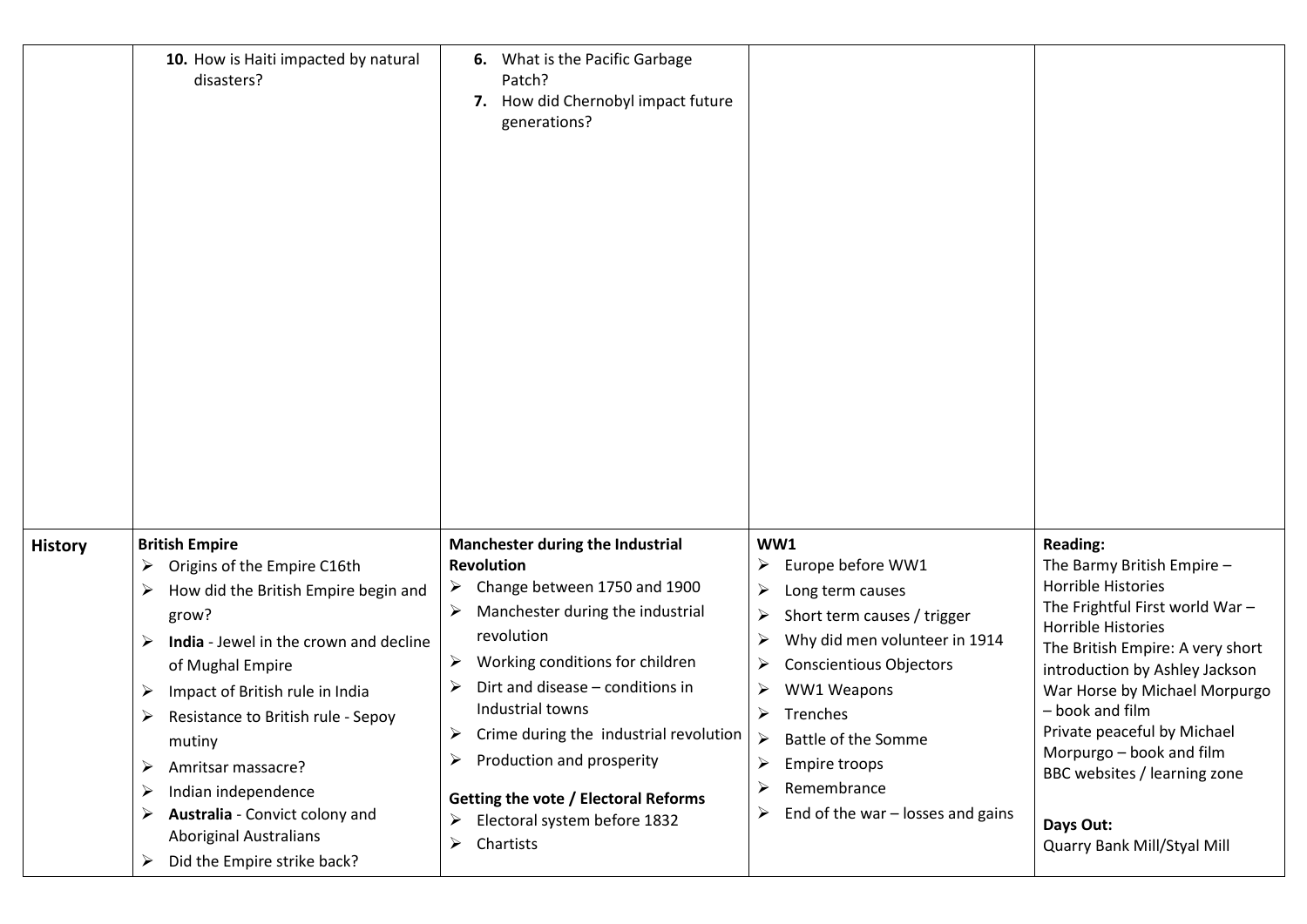| End of the Empire - should Britain<br>➤<br>apologise for her role in colonialism?<br>Costa Rica" discuss<br><b>Slavery</b>                                                                                                                                                                                                                                  | Peterloo<br>➤<br>➤<br>Suffragettes<br>How much more democratic was<br>Britain by 1930?                                                                                                                                                                                | The Museum of Science and<br>Industry, Manchester<br>The People's History Museum,<br>Manchester<br><b>Manchester Police Museum</b> |
|-------------------------------------------------------------------------------------------------------------------------------------------------------------------------------------------------------------------------------------------------------------------------------------------------------------------------------------------------------------|-----------------------------------------------------------------------------------------------------------------------------------------------------------------------------------------------------------------------------------------------------------------------|------------------------------------------------------------------------------------------------------------------------------------|
| African Kingdoms<br>Why did the slave trade develop and<br>➤<br>what part did Britain play in the<br>transatlantic slave trade?<br>Trade tringle and horrors of the<br>➤<br>middle passage<br>Slave auctions<br>➤<br>➤<br><b>Plantations</b><br>Road to abolition<br>➤<br>Slave rebellions and resistance<br>➤<br>Slavery after 1807<br>➤<br>Abolition<br>➤ | <b>Immigration Nation</b><br>Britain's earliest immigrants (reap<br>➤<br>year 7)<br>Why do people come to Britain?<br>Jewish immigration<br><b>Black immigration</b><br>The Windrush Generation<br>South Asian immigration<br>How has immigration changed<br>Britain? | The Imperial War Museum<br>North, Salford Quays<br>The International Slavery<br>Museum, Liverpool<br>DVD/TV series Roots (PG)      |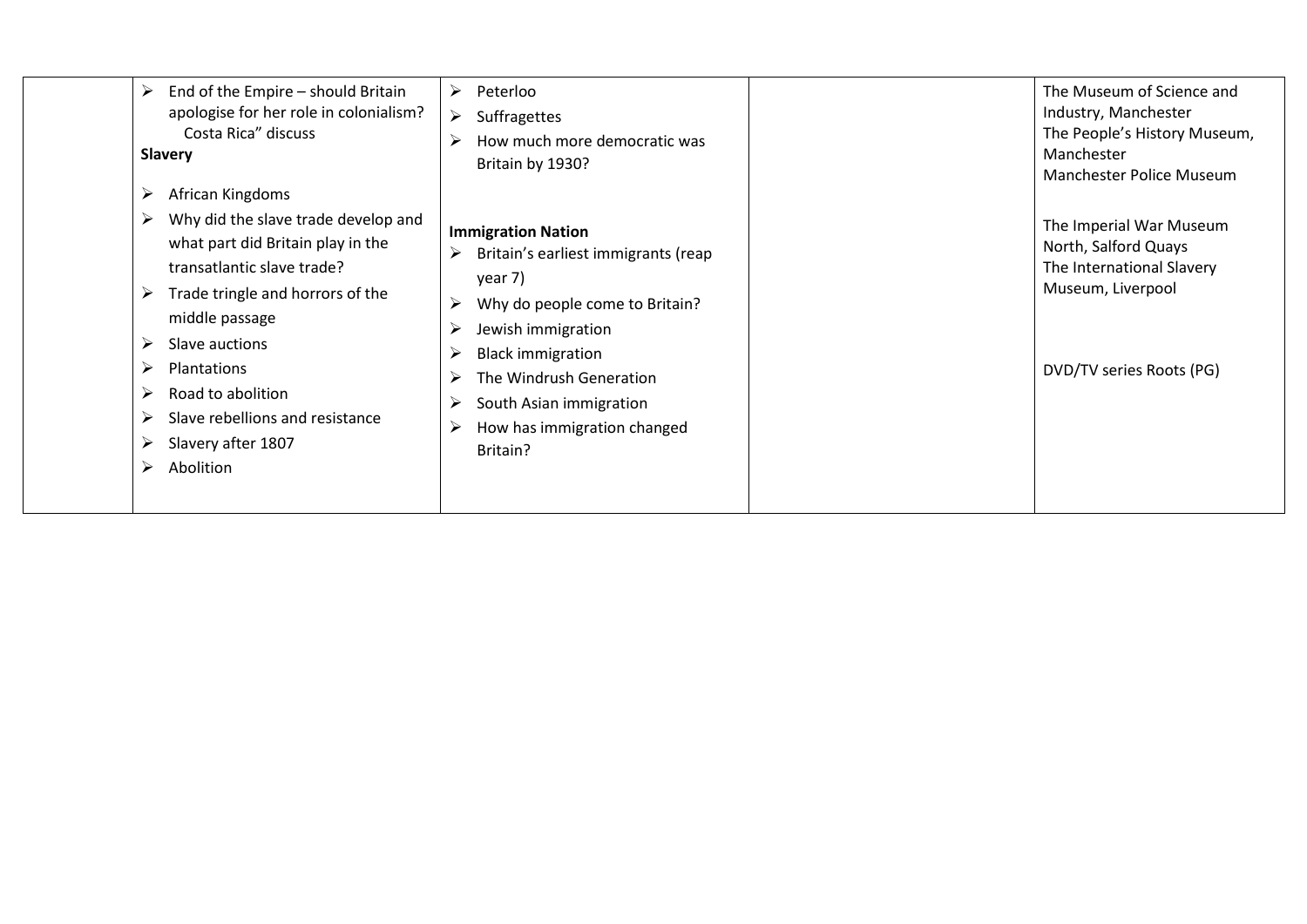| <b>Maths</b> | <b>Number Recap</b><br>Multiples, factors, primes, square and<br>triangle numbers, Fibonacci numbers                                                                                                                                                                                                      | <b>Shape and Angles</b><br>Co-ordinates, measuring angles and angle<br>properties including angles on a straight<br>line and around a point                                                                                      | <b>Construction and Scale Drawing</b><br>Constructing triangles, line and angle<br>bisectors, scale drawing                                                                           | www.mathswatch.co.uk is<br>used for setting homework<br>and all students have been<br>given a username for this. |
|--------------|-----------------------------------------------------------------------------------------------------------------------------------------------------------------------------------------------------------------------------------------------------------------------------------------------------------|----------------------------------------------------------------------------------------------------------------------------------------------------------------------------------------------------------------------------------|---------------------------------------------------------------------------------------------------------------------------------------------------------------------------------------|------------------------------------------------------------------------------------------------------------------|
|              | <b>Fractions, Decimals and Percentages</b><br>Fractions and percentages of an amount,<br>converting between fractions, decimals<br>and percentages<br><b>Ratio and Proportional Reasoning Ratio</b><br>notation, simplifying and sharing in a<br>given ratio, and problem solving<br>involving bar models | <b>Data Handling</b><br>Averages and range including grouped<br>data<br><b>Perimeter and Area</b><br>Area and perimeter of rectangles and<br>problem solving involving area, area of<br>parallelograms, triangles and trapeziums | Probability<br>Fair games, systematic listing, single<br>event probability and sample spaces<br><b>Geometry and Measure</b><br>Plans and elevations, bearings and<br>converting units | Other useful websites are<br><b>BBC Bitesize</b><br>www.mathsisfun.com                                           |
|              | Algebra<br>Substitution, collecting like terms,<br>expanding brackets and solving linear<br>equations                                                                                                                                                                                                     |                                                                                                                                                                                                                                  |                                                                                                                                                                                       |                                                                                                                  |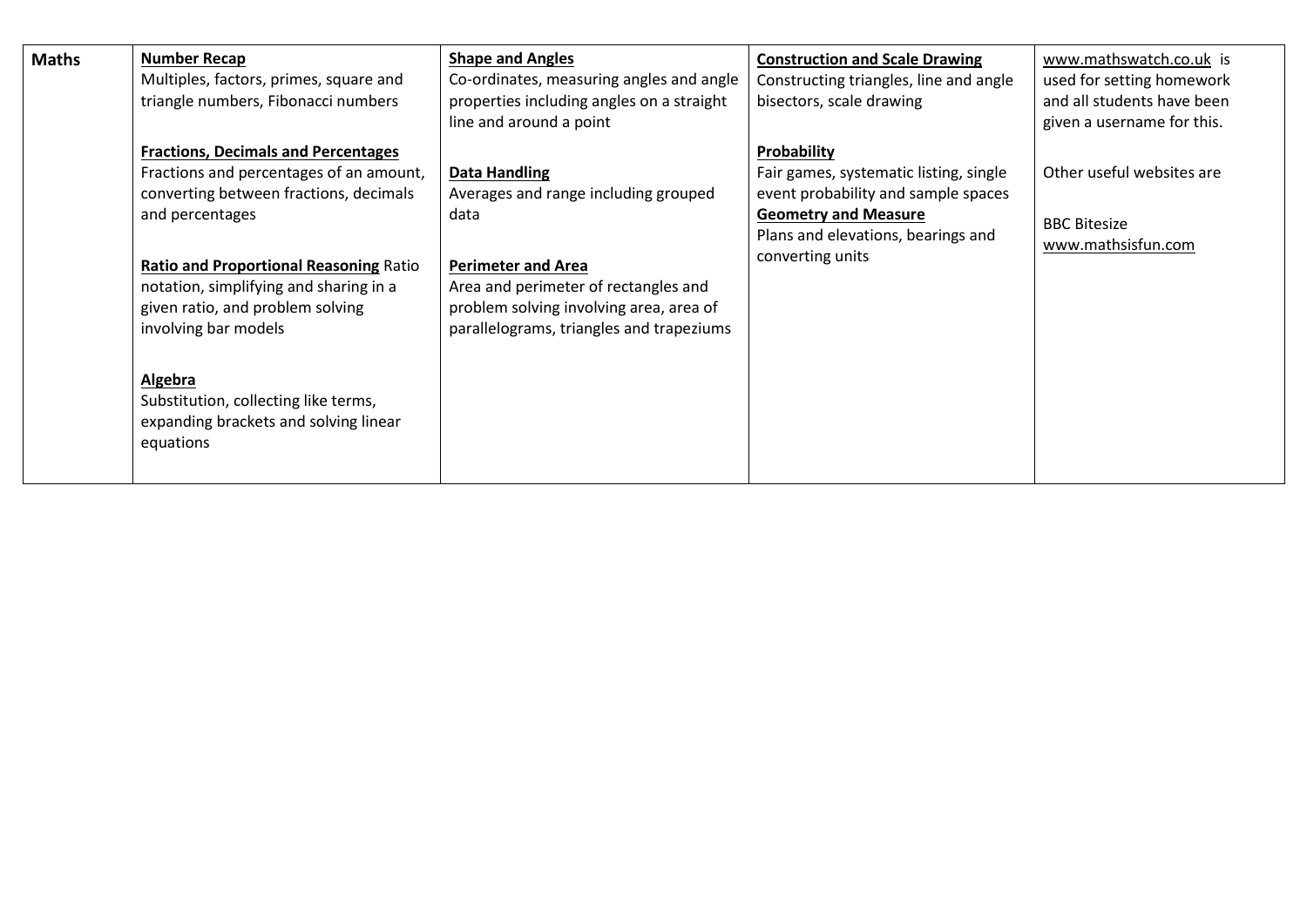| <b>Music</b> | <b>Soundscapes and Graphic Scores</b><br>Students explore how to use vocal and<br>body percussion to create a soundscape.<br>They first analyse the Honda choir advert<br>as a starting point, experimenting with<br>musical textures and the control of<br>dynamics, pitch and timing before<br>creating their own group performance<br>piece.<br>To further develop their ability to work in<br>large groups and work with specific<br>timing, students will create a soundscape<br>to accompany a Charlie Chaplin film clip.<br>They will blend vocal, body, percussion<br>and electronic sounds to create a unique<br>and professional grade performance. | <b>Western Classical Music</b><br>Where would we be without the fantastic<br>sounds of a magnificent orchestra? How<br>did these instruments develop?<br>Students learn to recognise individual and<br>groups of instruments by sight and by<br>ear. They will also have the opportunity<br>to play a variety of instruments in the<br>classroom.<br><b>The Planet Suite</b><br>Students explore this powerful and<br>enchanting piece composed by Gustav<br>Holst. They learn to identify structure,<br>instrumentation, dynamics, pitch, tempo<br>changes and will learn how to articulate<br>the reasons why music creates a specific<br>atmosphere such as magic, menace and<br>even old age! | All That Jazz Part 1<br>This is a study of the Jazz/ Blues style<br>and how it links to previous styles. We<br>look at basic chord progressions, blues<br>notes, artists of the period and the<br>development of Jazz and Blues from<br>their musical/historical roots.<br>Students listen to music with specific<br>focus to identify key elements such as<br>bass riffs, instruments, swing rhythms<br>and so on. Keyboard work is<br>incorporated to allow students to<br>experiment with bass riffs and<br>improvisation in a blues style.<br>Challenge is added in the second half<br>of the course as students work<br>through specific notated chord<br>progressions, bass riffs and melodies<br>before learning to improvise over<br>these before finally transposing their<br>work to perform in a different key. | Soundscapes:<br>Watch the graphic score and<br>performance of 'Stripsody' by<br>Cathy Berberian (on YouTube<br>watch?v=ljlncO4c89g). See how<br>this bizarre piece is written down<br>using pictures and shapes. You<br>can then also watch her perform<br>this (YouTube<br>watch?v=0dNLAhL46xM). How<br>does this make you feel? Do<br>you think this is a<br>valuable/worthwhile form of<br>music notation?<br><b>Western Classical Music:</b><br>Learn to recognise instruments<br>by sight and by ear whilst<br>watching this funny clip<br>(YouTube watch?v=Sr-l2m8twX0)<br>Jazz/Blues:<br>Listen to a selection of Jazz and<br>Blues style music, get to know<br>the main instruments involved<br>and look into the roots of these<br>two styles. A very good video to<br>watch can be found on YouTube<br>watch?v=whN5PXsrP6E |
|--------------|---------------------------------------------------------------------------------------------------------------------------------------------------------------------------------------------------------------------------------------------------------------------------------------------------------------------------------------------------------------------------------------------------------------------------------------------------------------------------------------------------------------------------------------------------------------------------------------------------------------------------------------------------------------|---------------------------------------------------------------------------------------------------------------------------------------------------------------------------------------------------------------------------------------------------------------------------------------------------------------------------------------------------------------------------------------------------------------------------------------------------------------------------------------------------------------------------------------------------------------------------------------------------------------------------------------------------------------------------------------------------|----------------------------------------------------------------------------------------------------------------------------------------------------------------------------------------------------------------------------------------------------------------------------------------------------------------------------------------------------------------------------------------------------------------------------------------------------------------------------------------------------------------------------------------------------------------------------------------------------------------------------------------------------------------------------------------------------------------------------------------------------------------------------------------------------------------------------|--------------------------------------------------------------------------------------------------------------------------------------------------------------------------------------------------------------------------------------------------------------------------------------------------------------------------------------------------------------------------------------------------------------------------------------------------------------------------------------------------------------------------------------------------------------------------------------------------------------------------------------------------------------------------------------------------------------------------------------------------------------------------------------------------------------------------------------|
| PE           | Girls: Netball, Lacrosse, Handball, Gym<br>Boys: Football, Basketball, Rugby                                                                                                                                                                                                                                                                                                                                                                                                                                                                                                                                                                                  | Girls: Handball, Football, OAA, Gym<br>Boys: Lacrosse, HRF, Handball                                                                                                                                                                                                                                                                                                                                                                                                                                                                                                                                                                                                                              | Girls: Rounders, Athletics, Inter-form<br>Boys: Cricket, Softball, Athletics,<br>Interform                                                                                                                                                                                                                                                                                                                                                                                                                                                                                                                                                                                                                                                                                                                                 | Netball, Streetcheer, Football,<br>Basketball, Badminton, Cricket,<br>Athletics, Rounders                                                                                                                                                                                                                                                                                                                                                                                                                                                                                                                                                                                                                                                                                                                                            |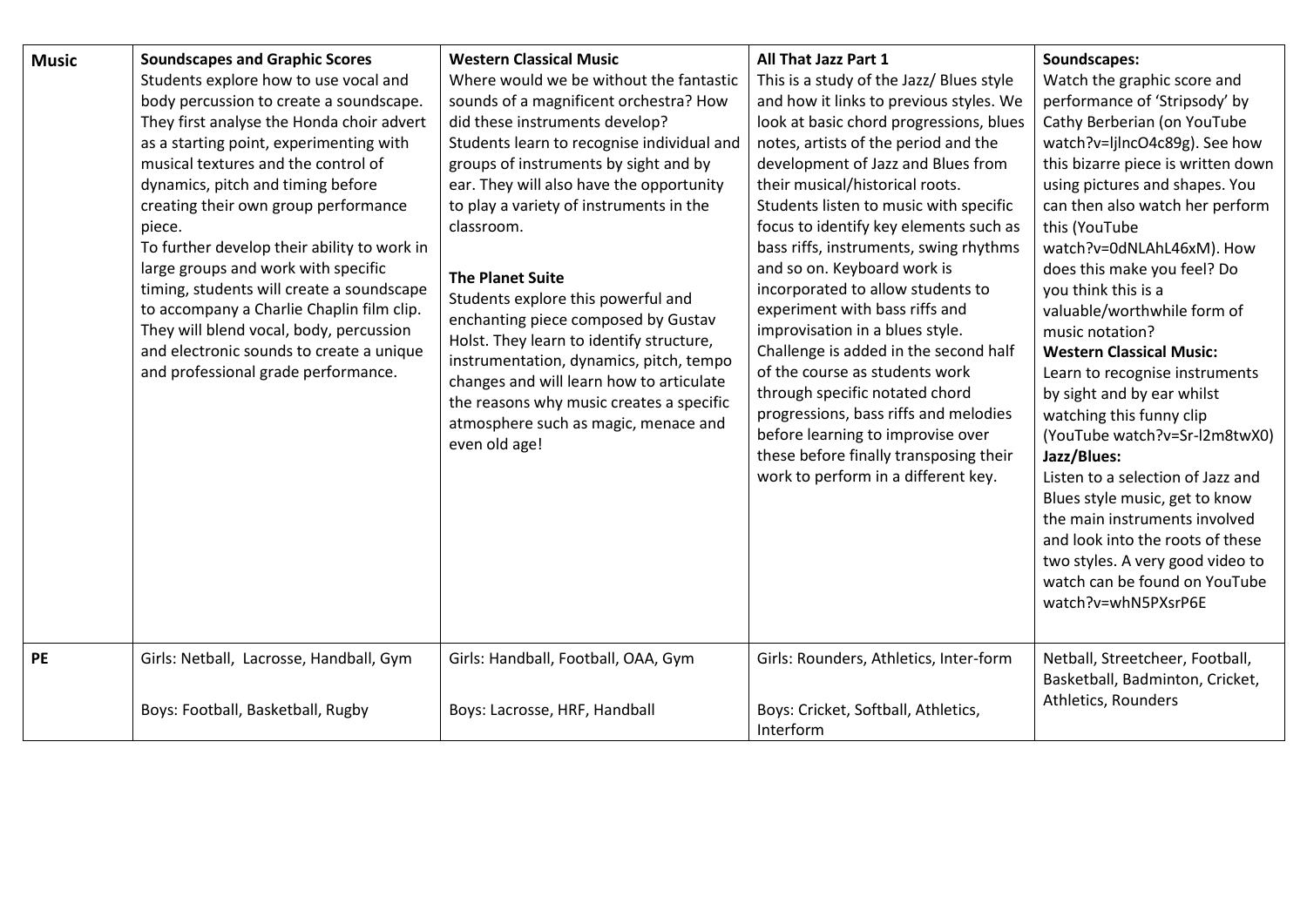| <b>Religion and</b>   | What is Islam?                                                                                                                                                                                                                                                                                         | Holy Week:- Why did Jesus die?                                                                                                                                                                                                                 | How do Christians worship?                                                                                                                     | www.request.org |
|-----------------------|--------------------------------------------------------------------------------------------------------------------------------------------------------------------------------------------------------------------------------------------------------------------------------------------------------|------------------------------------------------------------------------------------------------------------------------------------------------------------------------------------------------------------------------------------------------|------------------------------------------------------------------------------------------------------------------------------------------------|-----------------|
| <b>Ethics</b><br>(RE) | What is the Shahadah and the 99<br>names of Allah?<br>Who was the prophet Muhammad?<br>What happened on the Night of<br>Power?                                                                                                                                                                         | What was the background to<br>Palestine at the time of Jesus?<br>What happened on Palm Sunday?<br>Why was Jesus a Rebel?                                                                                                                       | What is Inside a Church?<br>How are the different<br>denominations churches<br>different?                                                      |                 |
|                       | Why is the Qur'an so important to<br>Muslims?<br>What is Haram and Halal?<br>Why do Muslim women where<br>a hijab?                                                                                                                                                                                     | Why is The Last Supper important to<br>Christians?<br>Why did The Arrest and trial lead to<br>Jesus' death?                                                                                                                                    | 5-7Church Project: Design a<br>church for every type of<br>Christian. X3                                                                       |                 |
|                       | <b>How do Muslims worship?</b><br>What are the main Muslim<br>celebrations?<br>What are the 5 pillars and what<br>characteristics do they encourage?<br>Why is Zakah (Charity) important?<br>How do Muslims worship in the<br>Mosque?<br>What happens in Hajj (pilgrimage)<br>and why is it important? | <b>What does Easter remember?</b><br>What happened at the Crucifixion?<br>What happened at the Resurrection?<br>Why is Jesus' death and resurrection<br>'Good News'?<br>How do Christians remember Jesus'<br>death and resurrection at Easter? | What is holy communion and<br>confirmation?<br>What is Baptism and why is it<br>important?<br>How do Christians worship<br>through good deeds? |                 |